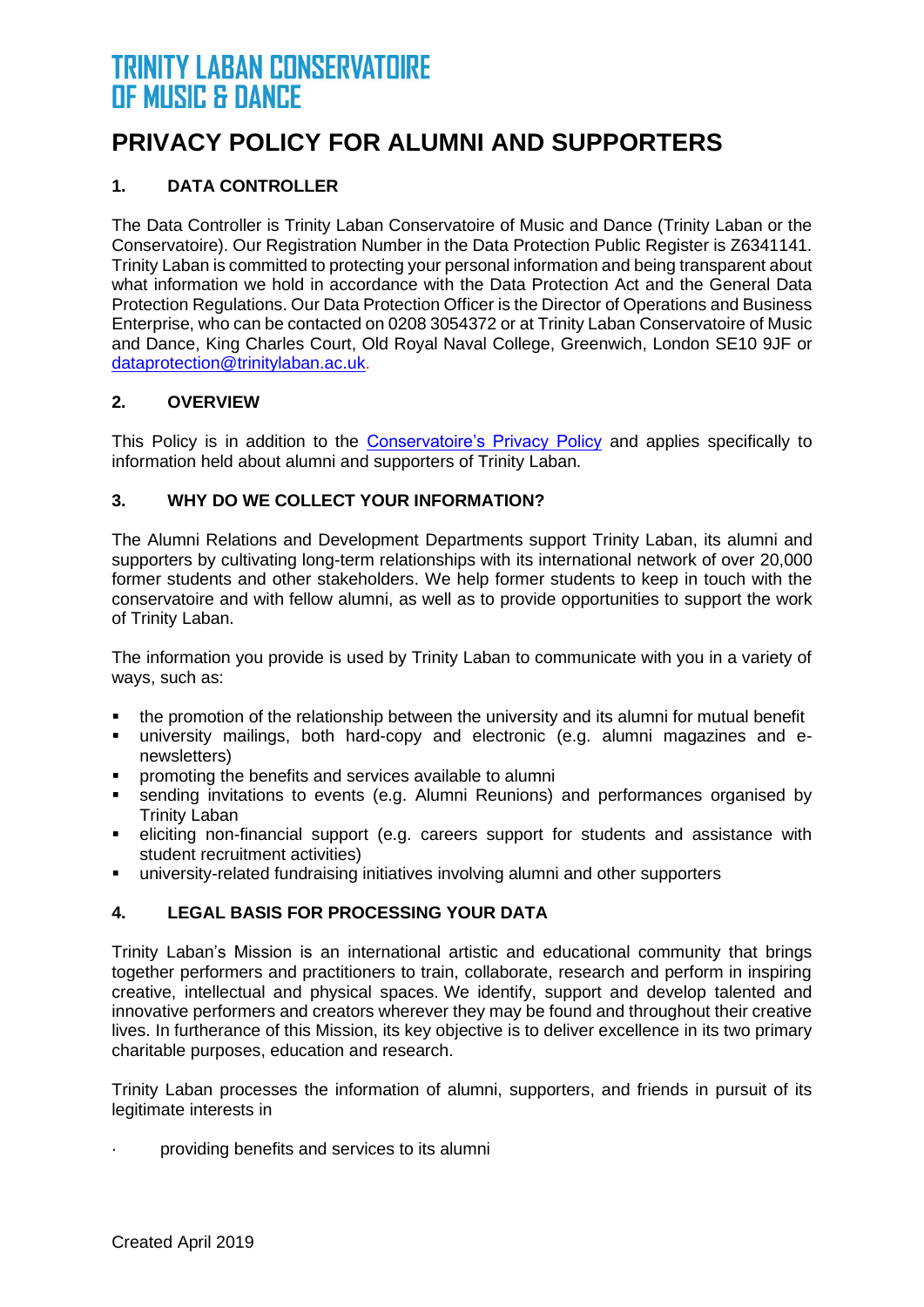helping Trinity Laban to further its Mission and to achieve its charitable purposes.

Sometimes it is also necessary to process your data in order to comply with our legal obligations, like when we send Gift Aid information to HMRC.

#### **5. WHAT INFORMATION DO WE HOLD AND WHERE HAS IT COME FROM?**

Trinity Laban holds information relating to you from a number of sources. A significant proportion of the information we hold is that which you provide to us (for example, you may give us information by filling in forms on the university's website, or by corresponding with us by telephone, email or otherwise). If you studied at Trinity Laban, some of your personal data is transferred from your student record to the conservatoire's alumni database when you graduate. We may also consult alternative and publicly available sources in order undertake data accuracy checks, such as the Royal Mail National Change of Address database (NCOA) prior to sending out communications such as our alumni magazine. We may also from time to time review the employment information we hold for you through publicly available information such as LinkedIn, newspaper articles and publications, company websites and other company information databases such as Companies House and the Charity Commission.

#### **Personal information may include:**

- ➢ Personal identifiers and biographic information consisting of your student number, name, date of birth, title, gender
- ➢ Your contact details including postal addresses, e-mail addresses and telephone numbers
- ➢ Your communication preferences
- ➢ Information about your time at Trinity Laban including membership of Trinity Laban and Students' Union clubs and societies, and halls of residence
- ➢ Relationships to other alumni, supporters, friends and current students
- $\triangleright$  Information about your time at other academic institutions
- ➢ Your business details and professional activities
- $\triangleright$  Information about your affinity to Trinity Laban and likelihood of supporting us
- ➢ Records of donations to Trinity Laban and Gift Aid status, where applicable (as required by HMRC)
- $\triangleright$  Media articles about you
- $\triangleright$  Records of communications sent to you by Trinity Laban or received from you
- ➢ Records of your volunteering with or on behalf of Trinity Laban
- ➢ Records of your attendance at Trinity Laban events
- ➢ Notes of meetings that you have had with Trinity Laban staff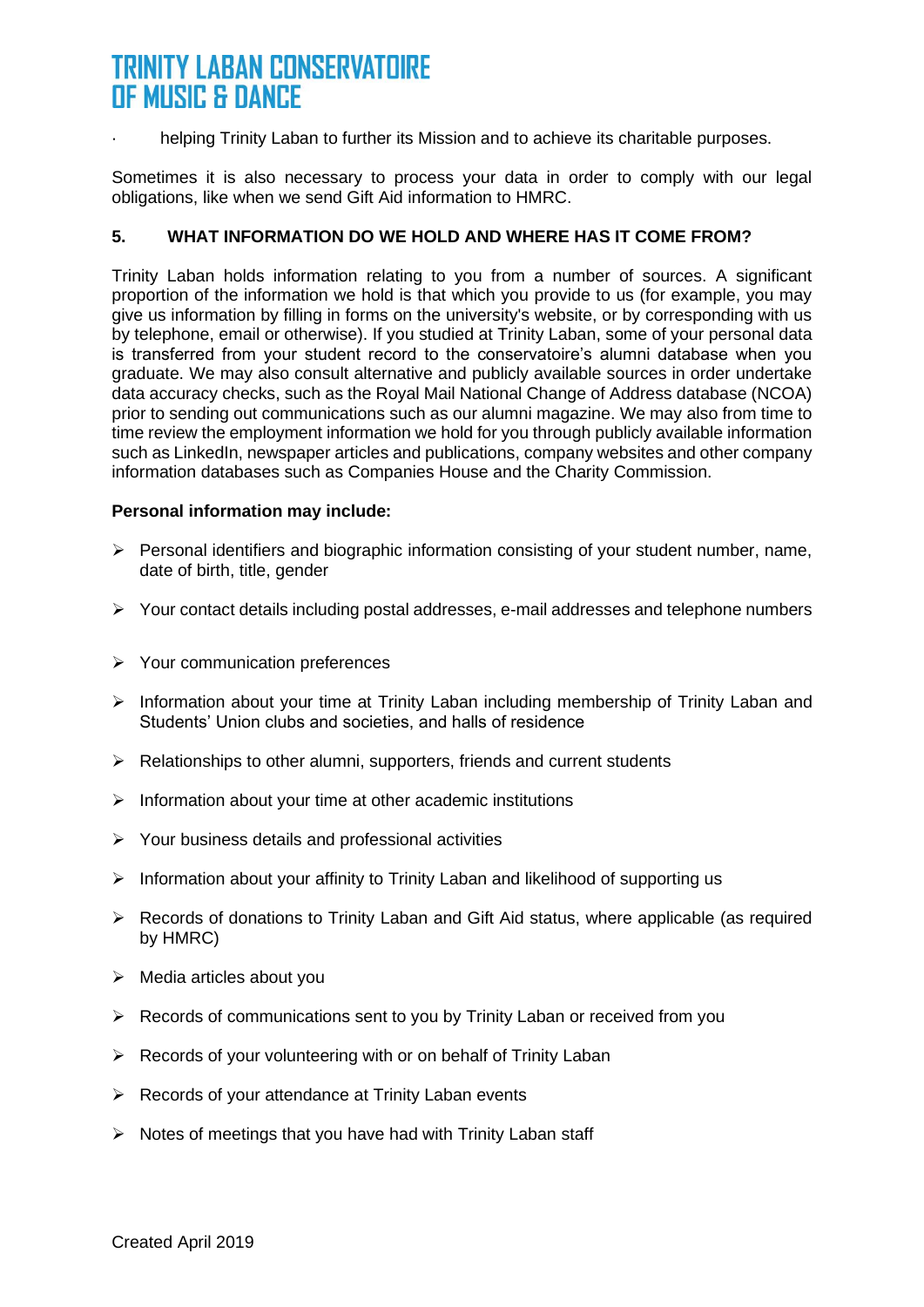We use targeted internet searches and sources of public data, where relevant, in order to maintain the accuracy of the information listed above, to undertake due diligence, and for fundraising purposes.

### **6. HOW DO WE USE YOUR DATA?**

We want to communicate with you in a way that meets your needs and requests. Depending on the preferences you have already expressed, we might communicate with you by post, telephone, e-mail or text.

We also seek new contact details (e.g. Post Office National Change of Address (NCOA) database) to reconnect with alumni with whom the Trinity Laban has lost touch.

We undertake data analysis projects to ensure that our communications are tailored and engaging. Digital tools and analysis may be used to help us improve the effectiveness of the Trinity Laban's communications with you, including tracking whether e-mails we send are opened and which links are clicked.

We provide information to government departments and agencies where we have a statutory obligation to do this (e.g. the Office for Students (OfS), the Higher Education Statistics Agency (HESA), the Home Office (in connection with UK visas and immigration), Council Tax and Electoral Registration Officers at relevant local authorities (for the purpose of assessing liability for Council Tax and for electoral registration purposes));

We follow due diligence procedures in line with the Trinity Laban's Ethical Fundraising Policy and to meet money-laundering regulations.

We are committed to protecting your data and will not disclose it to third parties other than those acting as agents for the Trinity Laban under strictly controlled contracts. Some examples include mailing houses and research agencies. Any such companies are acting as agents of the Trinity Laban and the Trinity Laban retains full responsibility for your personal data. Any transfers of data to such agents will be done securely and in compliance with the Data Protection Act.

Any transfers of your data overseas (outside the EEA), for example to an international alumni organisation, are protected either by an "adequacy decision" by the European Commission or by standard contractual clauses adopted by the European Commission.

You can amend the information we hold about you at any time by emailing alumni@trinitylaban.ac.uk.ac.uk. You can also use these contact details to update your communication preferences.

#### **7. DATA RETENTION**

We will hold your data indefinitely in support of your lifelong relationship with the Trinity Laban, or until you ask us to do otherwise. If you exercise your right to erasure, we will retain a core set of personal data which, for alumni, will include: name, subject(s) studied, graduation details, date of birth and unique identification number so that we do not contact you inadvertently in future, and to maintain your education details for archive purposes.

We may also need to retain some financial records about you for statutory purposes (e.g. Gift Aid, anti-fraud and accounting matters).